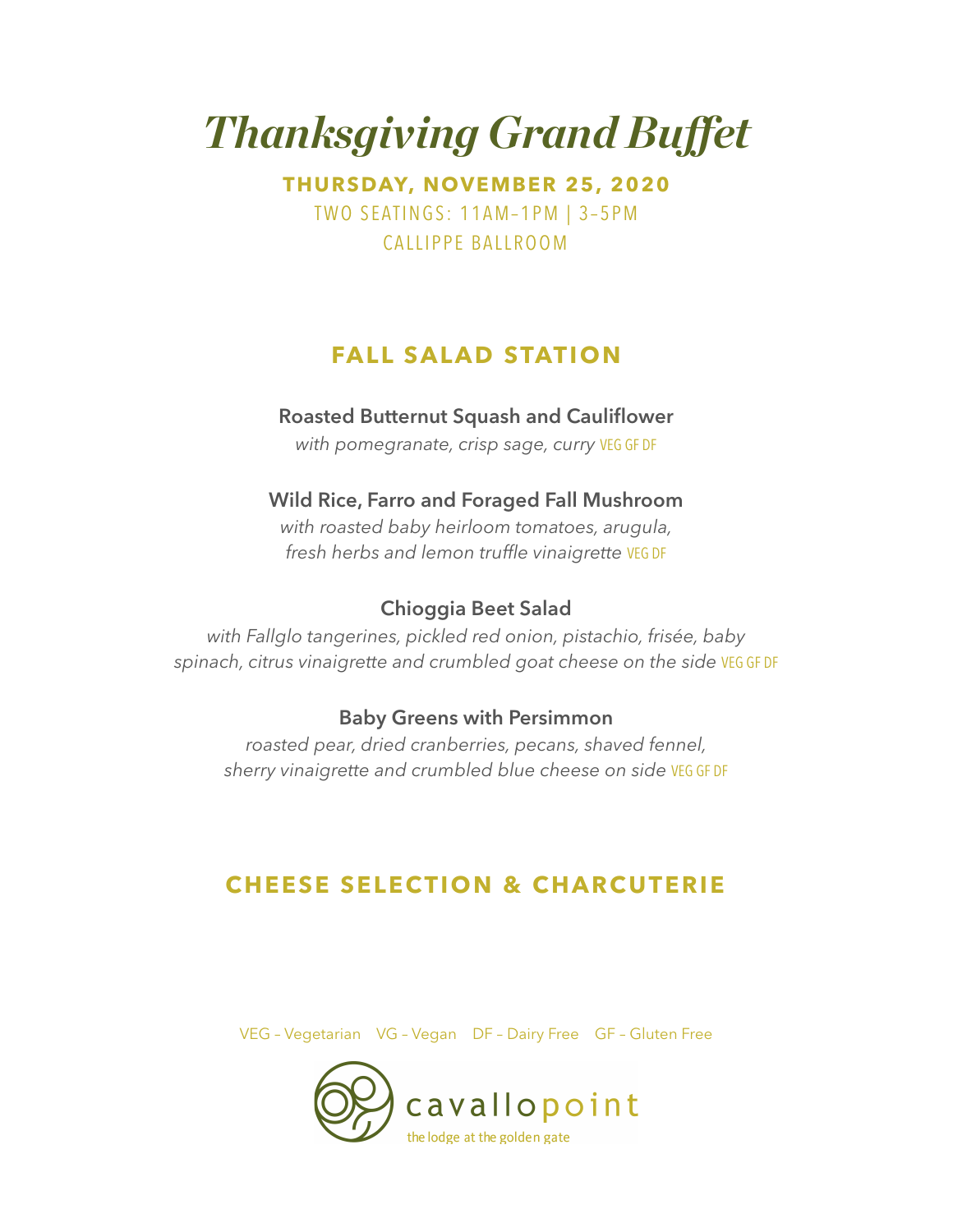# **SOUP STATION**

#### Roasted Autumn Pumpkin and Apple Soup

*with crème fraîche, bacon, scallion on the side* VEG GF DF

# **SEAFOOD STATION**

#### Poached Jumbo Shrimp & Local Oysters on Ice

*on the half shell served with cocktail sauce, mignonette and fresh lemon* GF DF

#### Fresh Local Crab Cakes *with red pepper aioli* DF

Chilled Poached Salmon

*with Green Goddess*

#### Grilled Swordfish with Romanesco

*and fresh herbs*

# **CARVING STATION**

Sage Roasted Young Turkey *with natural gravy and citrus cranberry relish* MEAT: GF DF, GRAVY: DF, SAUCE: GF

#### Herb Crusted Niman Ranch Beef

*with brandied demi cream* MEAT: GF DF, SAUCE: GF

## House Baked Fresh Dinner Rolls

*and sweet cream butter*

VEG – Vegetarian VG – Vegan DF – Dairy Free GF – Gluten Free